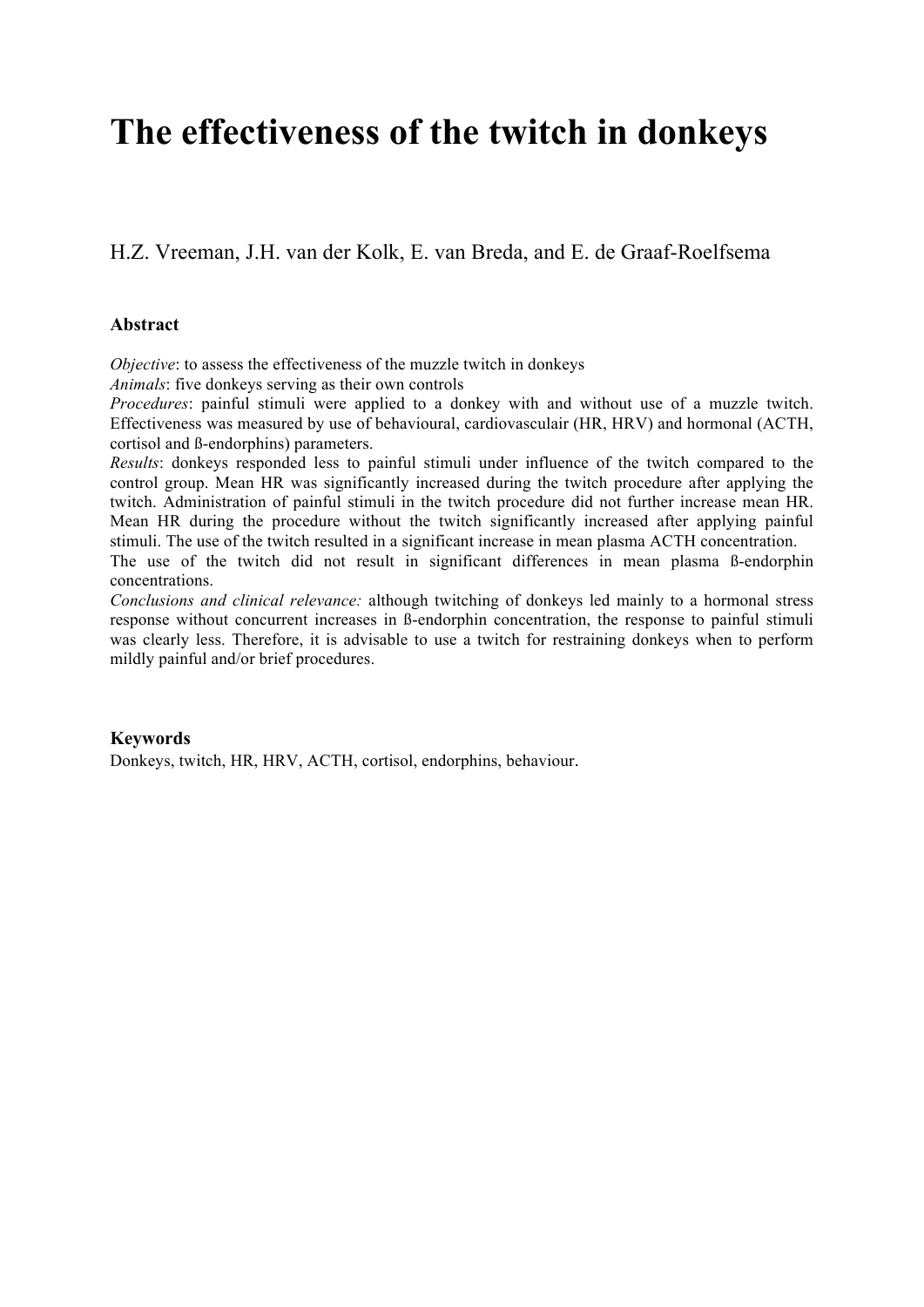# **1. Introduction**

Techniques for restraining horses have been used for many years by handlers, farmers and veterinarians who wanted to perform mildly painful and brief procedures. One of the most popular techniques is twitching, a time-honoured method of applying restraint in horses by means of a construction to the upper lip. It has the merits of being simple, effective and easy to apply, and it is safe for the horse and the operator. *(McGreevy 2004)*

After application of the twitch, the horse becomes quieter, appears somewhat sedated, the eyelids drop and its heart rate decreases even as its hostile attitude. The horse's interest in its surroundings diminishes, and the tolerance and acceptance of pain decreases. *(Lagerweij et al 1984)*

Several hypotheses have been proposed to explain the twitch's mode of action in history. So could distraction of attention play a role in the mechanism or a decreased perception and awareness of pain elsewhere by the pain induced by pressure on the upper lip. *(Lagerweij et al 1984; vanRee 1984; McGreevy 2004)*

The central mechanism by which the twitch is believed to work is examined by Lagerweij et al in 1984. They concluded that the twitch procedure activates the endorphin systems in the body owing to elevation of plasma ß-endorphins after twitch application. The same result of elevation of plasma ßendorphins after twitch application was seen by McCarthy et al (1993). These results resemble the mechanism of classical acupuncture in that it stimulates mechano-receptors in the skin which result in an analgesic effect mediated by endorphins. *(Lagerweij et al 1984; McCarthy et al 1993; vanRee 1984)* 

The donkey makes an attendance in popularity as a pet animal in West-Europe. Although genetically seen there are big similarities between the horse and the donkey it is not correct to ignore all distinctions. *(Taylor and Matthews 1998)*

One of the differences between donkeys and horses is the donkey's response to the twitch. It is said in different literature that the twitch has not got the preliminary effects on donkeys as it has on horses. There are no evidence based arguments named however. *(Matthews et al 1997; McGreevy 2004; Taylor and Matthews 1998; Trawford and Crane 1995)*

The aim of the current study was to assess the effectiveness of the twitch in donkeys. Therefore, a painful stimuli was applied to the donkeys with and without use of the twitch, like the way Lagerweij et al (1984) did with horses. Effectiveness was measured by use of behavioural, hormonal (cortisol, ACTH, ß-endorphins) and cardiovascular parameters (HR, HRV).

# **2. Materials and methods**

#### *2.1 Animals and housing*

A total of 5 donkeys (3 mares, 2 geldings) mean aged  $18.5 \ (\pm 3.87 \text{ SD})$  and range  $12{\text -}22$ ) years and with a mean weight of 170.6 ( $\pm$  42.5 SD and range 118-235) kg were used in this study. They were kept on pasture in a larger group for years. At night they are housed in straw-bedded boxes with access to outdoor areas. The donkeys had different breeds and different histories.

## *2.2 Experimental preparation*

On the day of the experiment, each donkey was physically examined by a veterinarian. Following local anaesthesia a 14-gauge Intraflon 2 catheter (Mila, Mila international, Erlanger, KY, USA) was aseptically placed in a jugular vein before the experiment started. The catheter was flushed with heparinised saline to maintain patency and was affixed to the skin with sutures. An extension line was attached to the catheter for blood sampling during the experiment.

Ten minutes before the experiment started two electrocardiogram electrodes were placed on wet skin on the left lateral thorax wall and fixed thoroughly with a stable girth. The electrodes were directly connected to the storage device (Polar® Equine T52H Horse Heart Rate Transmitter) which was fixed onto the girth.

A record was kept of behaviour at the moment of catching the donkey before the procedure started. Levels of activity were graded as follows (defined by Lay et al 1992):

 $0 =$  recumbent

1 = standing quietly, docile (relatively small flight distance  $(< 1 \text{ m})$ )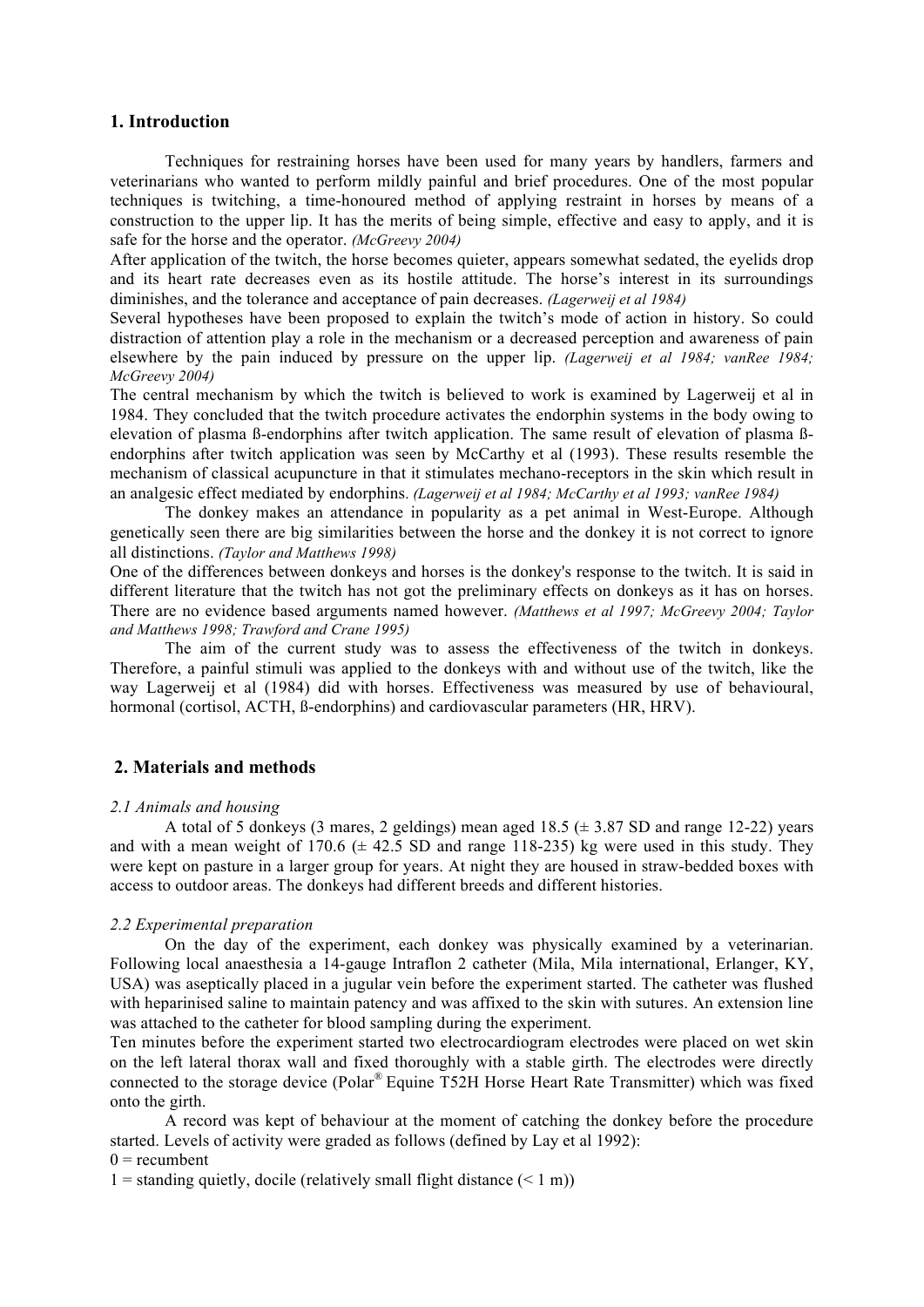# $2 =$  grazing, intermediate responses

 $3 =$  active, easily excited (maintaining a large flight distance ( $>$  3.3 m)) *( Lay et al 1992)*

# *2.3 Experimental design*

The twitch experiment was divided in two consecutive test procedures. After preparation each donkey was tested two times in the morning at the same day (first time at 10h00 and second time 11h00) and served as its own control.

The first test contained a five-minute twitching procedure in which ten painful stimuli were applied with a sharp needle to the skin alongside the spinal column at a frequency of one per second (at T9). The pain stimuli were provided by the same person during the whole experiment. The reaction of the donkey was recorded, and HR and HRV were measured during this whole procedure, all starting at T0. Blood samples were collected for measuring plasma ACTH, cortisol and ß-endorphin concentrations at rest prior to the twitch application (T4), at three minutes during the five minutes of application (T8) and 5 and 25 minutes after the use of the twitch (T15 and T35 respectively). The blood samples were centrifuged and the plasma was stored at -80ºC until analysis. After an hour this procedure was repeated without the use of the twitch, blood samples were taken at the same time intervals. In two donkeys the sequence was reversed.

# **Figure 1**

|  |  | $\downarrow \qquad \qquad \downarrow \qquad \downarrow \qquad \downarrow \qquad \downarrow \qquad \qquad \downarrow \qquad \qquad \downarrow$ |    | $\downarrow$ |
|--|--|-----------------------------------------------------------------------------------------------------------------------------------------------|----|--------------|
|  |  |                                                                                                                                               | 35 |              |

 $T = 0$ : start heart rate measurement and recording

 $T = 4$ : blood sample 1 (basal)

 $T = 5$ : start of twitching (or not)

 $T = 8$ : blood sample 2

 $T = 9$ : painful stimuli with the help of needle

 $T = 10$ : end of twitching (or not)

 $T = 15$ : blood sample 3

 $T = 35$ : blood sample 4

# *2.4 Behaviour recording and analysis*

To record the behaviour of the donkey, a video camera (Sony DCR-TRV 20E) was used, fixed on a tripod standing in the test chamber. Behaviour was recorded during the first fifteen minutes of each test and the recording coincided precisely with the ECG intervals selected for the heart rate determination and power spectrum analysis (PSA) of HRV starting at T0.

The behavioural response to the painful stimuli during the two test procedures was judged on a fourpoint scale as defined by Lagerweij et al (1984):

- 0. indicated no reaction;
- 1. local muscular twitching and a slightly rigid posture;
- 2. avoidance of the painful stimuli, looking around, and moving away;
- 3. fierce reaction, lashing out, or trying to escape.

*(Lagerweij et al 1984).*

# *2.5 Heart rate and heart rate variability recording and analysis*

Heart rate (HR) and heart rate variability (HRV) were analysed using Polar 180i<sup>®</sup> receivers with Polar<sup>®</sup> Equine T52H Horse Heart Rate Transmitter. Both the transmitter and the receiver were fitted to an elastic girth and attached to the donkey according the guidelines of Polar® and the contact was enhanced by Chemolan<sup>®</sup> Contact gel.

Heart rate measurement started at T0 till T15 in both test procedures and therefore was determined before, during and after application of the twitch. The intervals between the R-peaks of the ECG were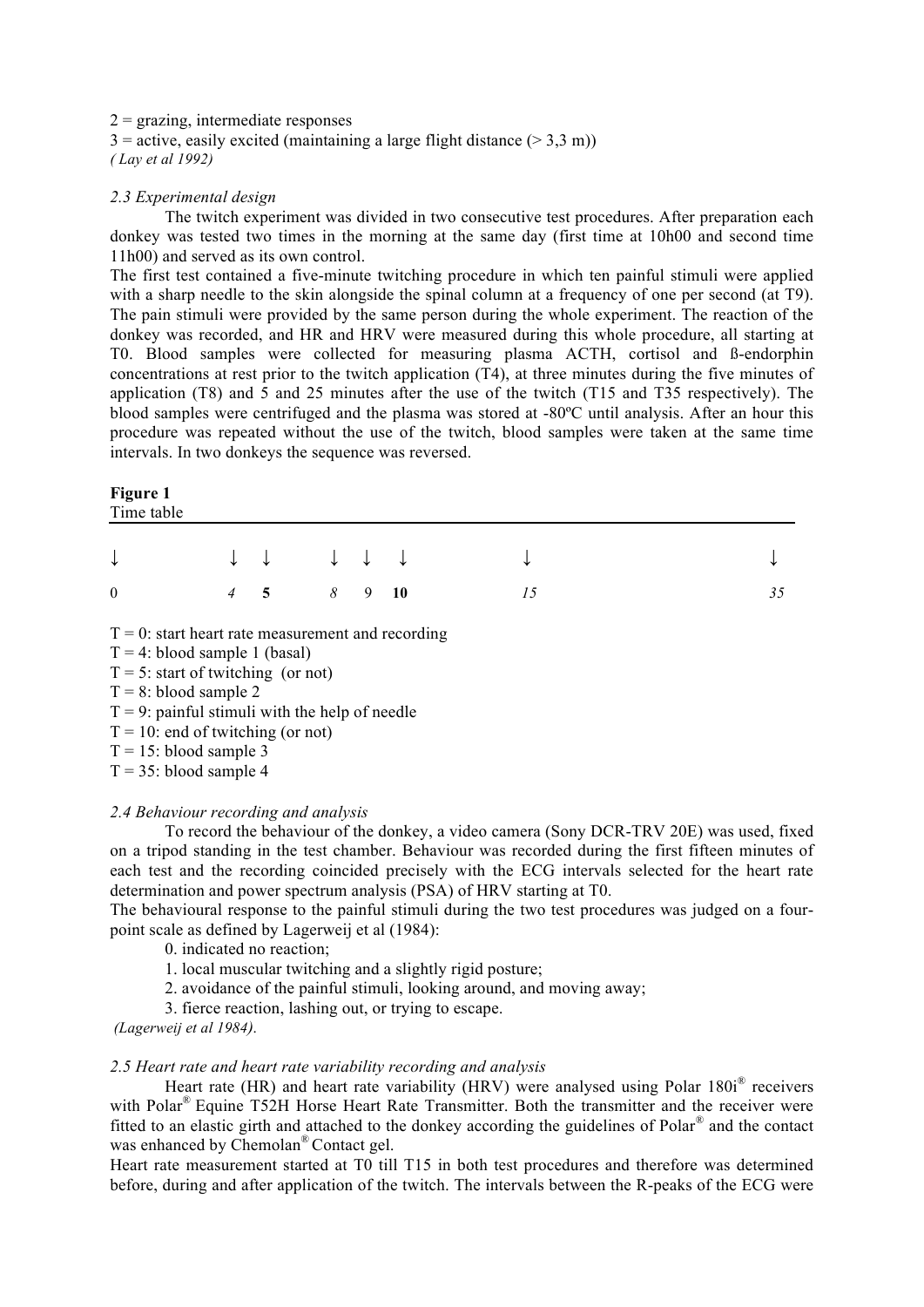stored continuously in milliseconds. Five time points during the procedures were chosen to compare mean HR: 1: basal level mean HR (T1-4), 2: after one minute of twitching (T6), 3: after three minutes of twitching (T8), 4: after administration painful stimuli (T10), 5: five minutes after ending twitch use (T15)

#### *2.6 Blood sample collection*

All samples were taken between 10:00 AM and 11.30 AM to minimise the effects of diurnal rhythms. Blood samples were collected via the venous catheter: a basal at rest prior to the twitch application (T4), at three minutes during the five minutes of application (T8) and 5 and 25 minutes after ending twitch use (T15 and T35 respectively). Blood samples of the test without the twitch were taken at the same time intervals.

For cortisol and ACTH determination prechilled 4 ml. ethylenediaminetetraacetic acid (EDTA) tubes were used. For the assay of β-endorphin 2000 μl Trasylol® 0.5, a proteinase inhibitor, was specially added to the EDTA tube.

All blood tubes contained 4 ml blood and were immediately placed on ice and centrifuged (Hettich Zentrifuge, Universal 16R) at 3500 rpm for 5 minutes at 4ºC within 5 minutes of sampling. Subsequently the plasma was carefully separated and divided into 2 ml micro tubes and stored at -80ºC until analysis.

#### *2.8 Biochemical analyses*

Plasma cortisol concentrations were measured by use of a RIA (ACS: 180®Cortisol Assay, Siemens Medical Solutions Diagnostics, Tarrytown, NY, USA) that had been validated for use in samples obtained from horses. The mean intra-assay coefficients of variation were in low range of concentration (3.45-6.83 nmol/l) 8.3%, medium range of concentration (11.4-21.6 nmol/l) 8.1% and high range of concentrations (28.9 – 53.7 nmol/l) 9.0%. All samples were analysed within one assay.

Plasma ß-endorphin concentrations were assayed by an EIA (B-endorphin, bovine, camel, mouse S-1245, Peninsula Laboratories LLC, San Carlos, CA, USA) with a 100% cross reaction with equine ß-endorphin proteins. An intra-assay CV was calculated for donkey blood samples. Seven blood samples were pooled. This pooled solution was assayed six times. From the resulting concentrations intra-assay CV was calculated to be 6.6% for donkey blood samples.

The intra-assay CV for plasma ACTH concentrations was in the lower range (20.7-34.2 pmol/l) 19.3% and in the upper range (302.4 – 537.6 pmol/l) 23.9%.

#### *2.9 Statistical analyses*

Hormone and HR values were recorded as mean ±SD. A linear mixed-effect model (SPSS 16.0, SPSS Inc, Chigaco, Ill, USA) was used to determine significant hormone differences between the two groups, between different time points during one test procedure and the testing order. Significant differences in mean HR were determined of five given time points.

# **3. Results**

#### *3.1 HR and HRV*

The mean HR courses are shown in Figure 1. Mean HR was significantly increased during the twitch procedure after 1 minute of twitching (T6)  $(52\pm 9 \text{ bpm}, \text{p}=0.00)$ , after 3 minutes of twitching (T8)  $(51\pm10$  bpm, p=0.01) and after administration of painful stimuli (T10) (54 $\pm$ 4 bpm, p=0.00) compared to the basal mean HR at  $T1-4$  (38 $\pm$ 8 bpm). In contrast with the control group in which painful stimuli significantly increased mean HR  $(53\pm8$  bpm vs.  $39\pm9$  bpm,  $p=0.00$ ), mean HR was not further increased by painful stimuli in the test group under influence of the twitch.

At T6 and T8 the mean HR of the procedure in presence with the twitch was significant higher compared to the procedure in absence of the twitch  $(p=0.00$  at both points)

Statistical analyses of HRV parameters could not be done because the three intervals of measurements were too small to get reliable results. The tendency however showed an increased LF/HF ratio and a decreased mean RMSSD during the five minutes interval of twitching (which also included painful stimuli) compared to the basal first interval as shown in Tabel 1.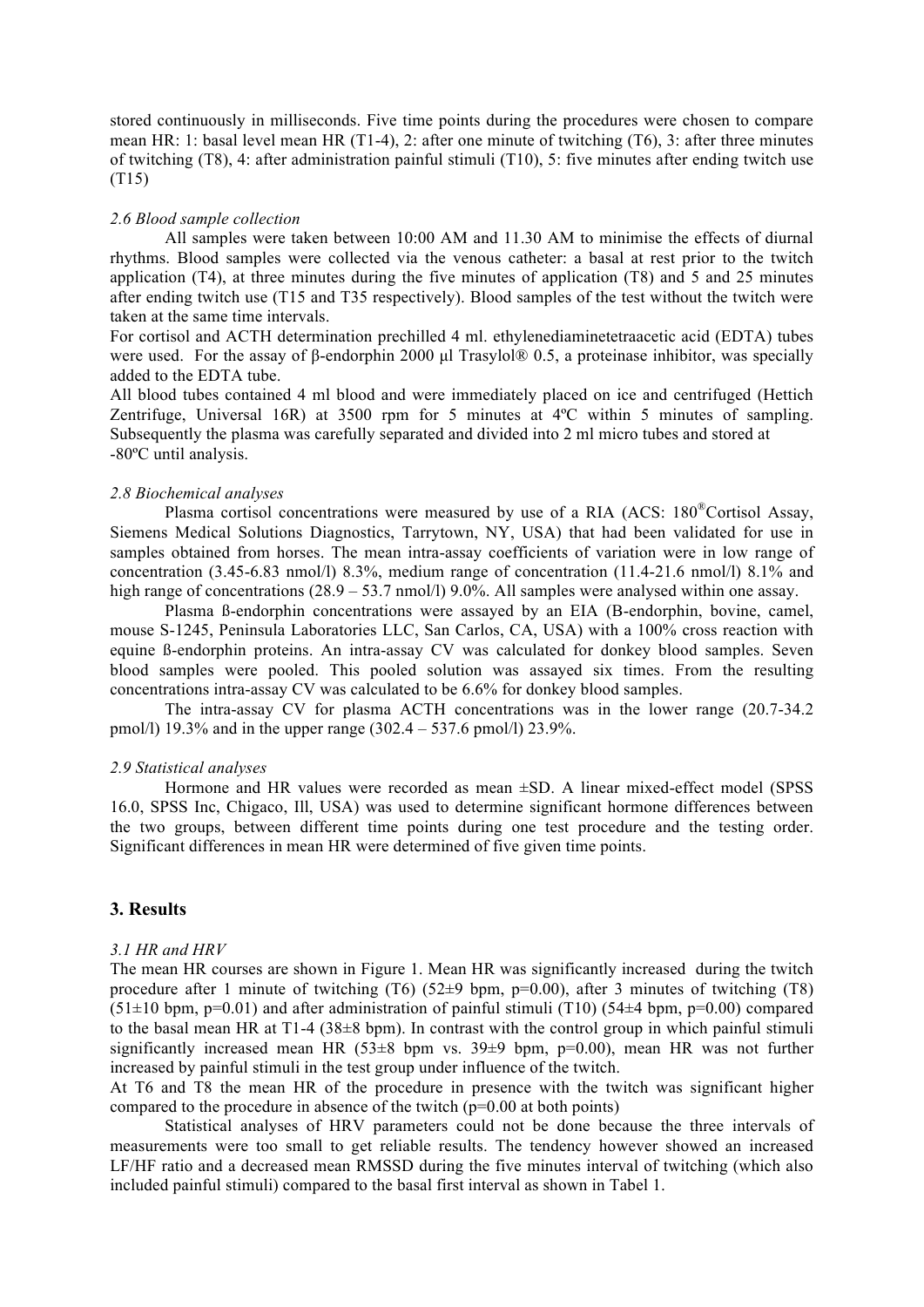#### **Figure 1**

Response of mean  $HR+SD$  (bpm) for five donkeys to pain stimuli with  $(w)$  or without  $(wo)$  application of the twitch during 15 minutes of testing. The twitch was applied at T5 till T10 and pain stimuli were applied between T9 and T10.



The indicated numbers in the figure show chosen time points for measurement and comparing mean HR for statistics: 1: basal level mean HR (T1-4), 2: after one minute of twitching (T6), 3: after three minutes of twitching (T8), 4: after administration painful stimuli (T10), 5: five minutes after ending twitch use (T15). The symbols  $*$  and # refer to significant differences in mean HR course and between the two procedures at the indicated time points respectively.

#### **Table 1**

Response of mean heart rate variability parameters  $\pm$  SD in five donkeys to pain stimuli with (w) or without use of the twitch (wo).

| HRV parameters                    | $0-5$ min           | $5-10$ min          | 10-15 min           |
|-----------------------------------|---------------------|---------------------|---------------------|
| RMSSD w<br>(ms)                   | $153.68 \pm 121.05$ | $78.40 \pm 22.46$   | $140.18 \pm 91.29$  |
| RMSSD wo (ms)                     | $184.38 \pm 120.18$ | $165.36 \pm 50.79$  | $121.14 \pm 39.78$  |
| (%)<br>LF/HF<br>W                 | $132.18 \pm 92.23$  | $254.74 \pm 145.75$ | $151.08 \pm 107.81$ |
| LF/HF<br>$($ %)<br>W <sub>O</sub> | $103.04 \pm 76.93$  | $101.18 \pm 55.79$  | $111.24 \pm 39.39$  |

RMSSD w is an estimate of short-term components of HRV beat to beat variability during the test with use of the twitch, RMSSD wo is without the twitch. LF/HF is the sympatho-vagal balance, LF is index for sympathetic modulation and HF for vagal modulation of the heart rate.

0-5min: basal interval, 5-10min: interval including twitch and painful stimuli, 10-15min: interval after ending twitching

#### *3.2 Behaviour*

The temperament score and the pain scores are shown in Table 2.

The temperament score revealed one donkey standing quietly, two donkeys were active and easily excited and the other two showed intermediate responses towards catching them for the experiment.

In absence of the twitch the donkeys responded more to the painful stimuli as shown by the elevated pain score during the procedure without the twitch. The donkeys with the highest temperament score did not respond differently to the painful stimuli compared to the donkeys with the lowest temperament score. Informal observations indicated that the donkeys varied in their behavioural response to the twitch from standing still, shaking to trying to escape.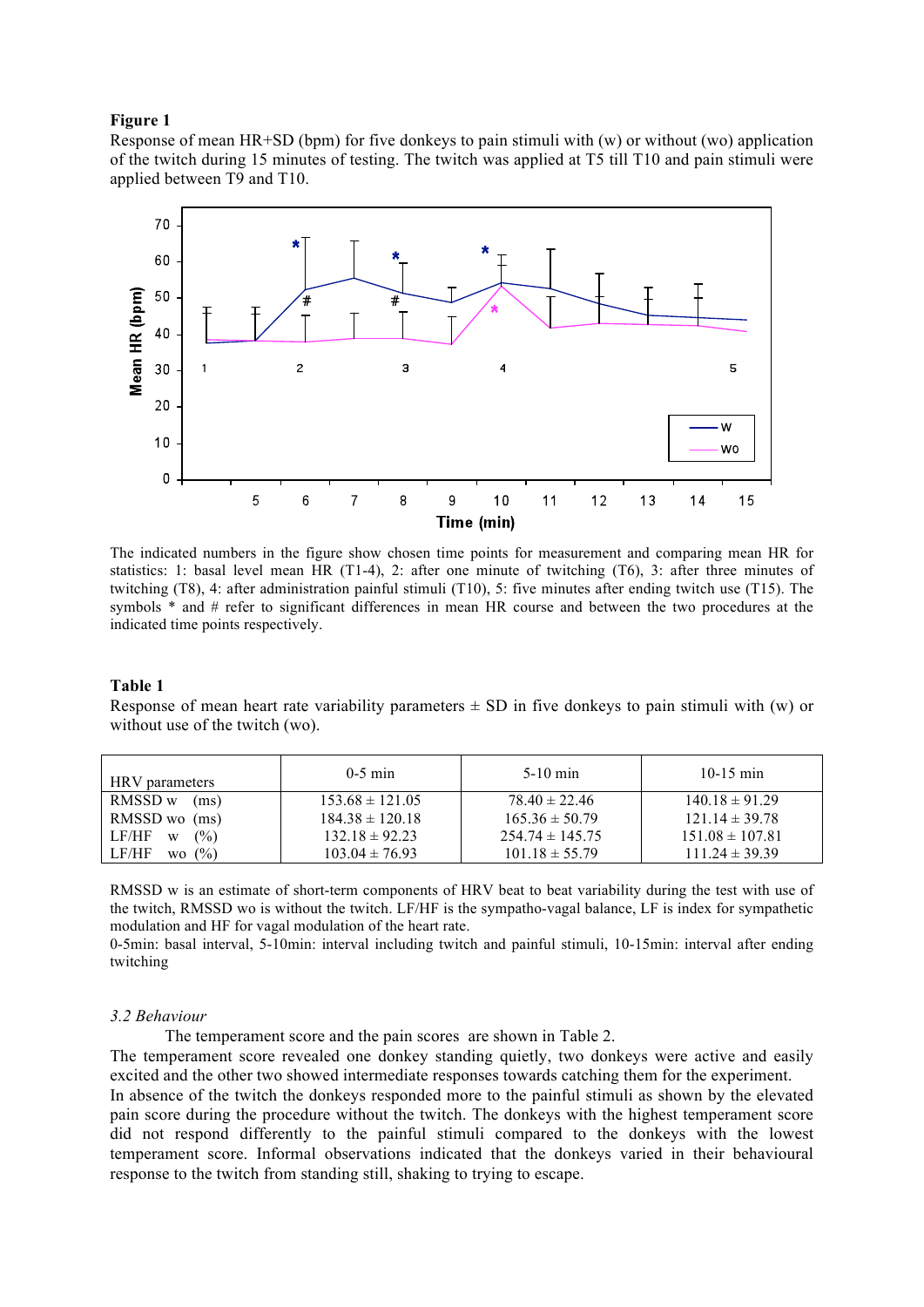# **Table 2**

Temperament score of five donkeys before start of the experiment and results of pain score as a response to painful stimuli

| Scores                   |         |         |         |         |
|--------------------------|---------|---------|---------|---------|
| Temperament score        | $N = 0$ | $N = 1$ | $N = 2$ | $N = 2$ |
| Painscore with twitch    | $N = 0$ | $N = 4$ | $N = 1$ | $N = 0$ |
| Painscore without twitch | $N = 0$ | $N = 0$ | $N = 3$ | $N = 2$ |

Temperament score: 0: recumbent; 1: standing quietly, docile; 2: grazing, intermediate responses; 3: active, easily excited. Pain score: 0. indicated no reaction; 1. local muscular twitching and a slightly rigid posture; 2. avoidance of the painful stimuli, looking around, and moving away; 3. fierce reaction, lashing out, or trying to escape. N refers to number of animals. *(Lagerweij et al 1984; Lay et al 1992)* 

#### *3.3 Hormone concentrations*

Influence of painful stimuli in presence and absence of a twitch on the mean concentrations of plasma ACTH, cortisol and ß-endorphins are summarised in Figures 2, 3 and 4 respectively.

#### *3.3.1 ACTH*

The use of the twitch resulted in a significant increase in mean plasma ACTH concentration at T8 (23.94 pmol/l) and T15 (27.13 pmol/l) compared to T4 (12.39 pmol/l) with p=0.03 and p=0.00 respectively. Plasma ACTH concentration was also significant higher in presence of the twitch compared to absence of the twitch at T15 ( $p=0.00$ ). At T8 plasma ACTH levels in the group with twitch almost reached significance  $(p=0.05)$  compared to the group without twitch. There were no significant differences at time points during the procedure in absence of the twitch. Starting sequence had no significant influence on plasma ACTH concentration.

#### **Figure 2**

Influence of painful stimuli with or without twitching on the concentration of plasma ACTH of five donkeys



Mean plasma ACTH levels +SD (pmol/l) during the procedure with the twitch (w) compared to the procedure without the twitch (wo) at T4 (basal), T8 (after 3 minutes twitching), T15 (5 minutes after twitch use) and T35 (25 minutes after twitch use) The symbols \* and # refer to significant differences in concentration course at T8 and T15 and between the two procedures at T15 respectively.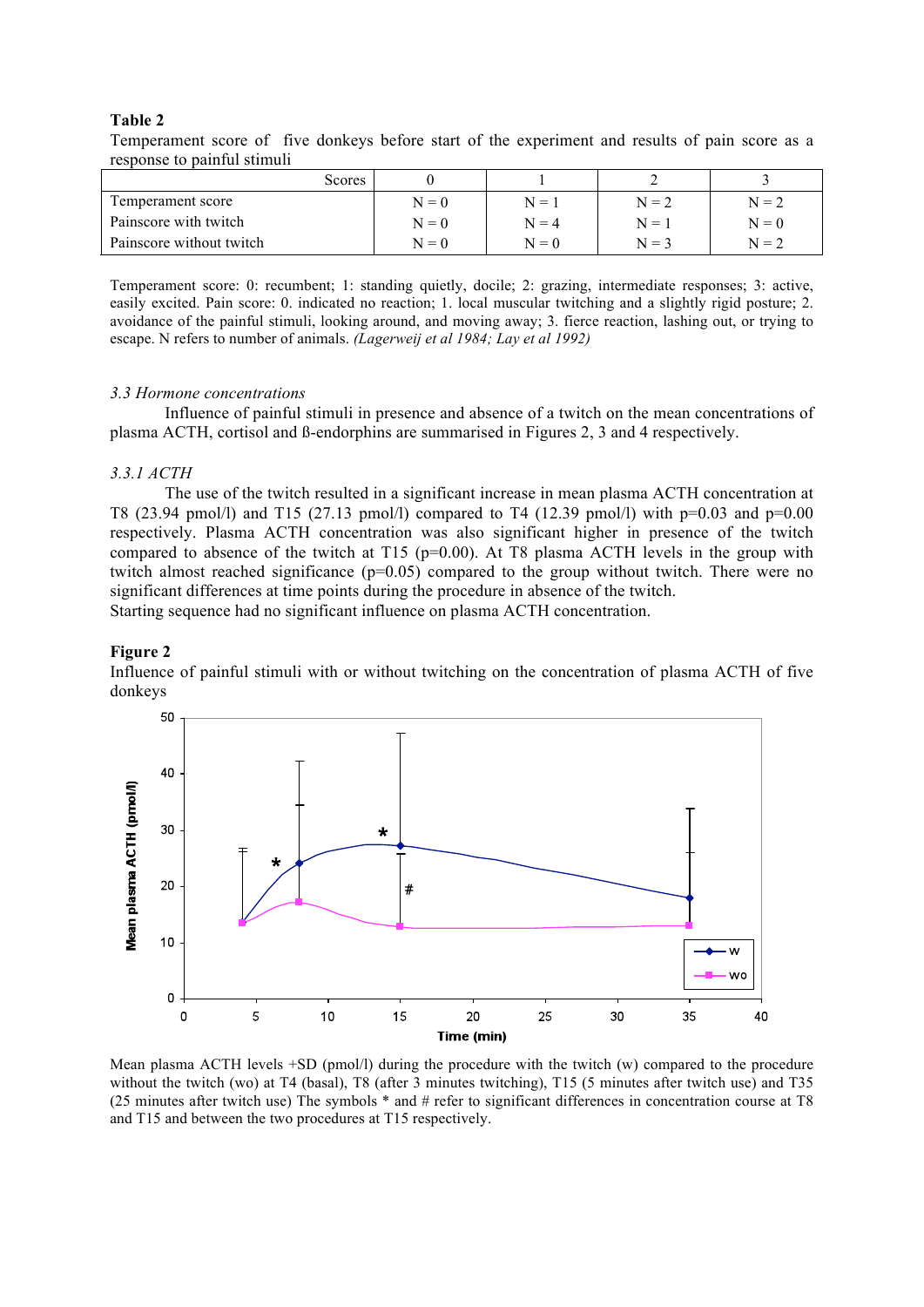#### *3.3.2 Cortisol*

The use of the twitch resulted in a significant increase in mean plasma cortisol concentration at T15 (106.71 nmol/l) and T35 (134.32 nmol/l) compared to T4 (63.24 nmol/l) and T8 (70.85 nmol/l) with p=0.00 at both points. T35 has compared to T15 also a significant increase in mean plasma cortisol concentration (p=0.02).

Mean plasma cortisol concentration was also significant higher in the group with the twitch compared to the group without the twitch at T15 and T35 (p=0.00 at both time points).

There were no significant differences during the procedure in absence of the twitch.

Starting sequence had significant influence (p=0.04) on mean plasma cortisol concentration. (85.22) nmol/l if started without twitch vs 69.91 nmol/l if started with twitch.

#### **Figure 3**

Influence of painful stimuli with (w) or without (wo) twitching on the concentration of plasma cortisol of five donkeys.



Mean plasma cortisol levels +SD (nmol/l) during the procedure with the twitch (w) compared to the procedure without the twitch (wo) at T4 (basal), T8 (after 3 minutes twitching), T15 (5 minutes after twitch use) and T35 (25 minutes after twitch use). The symbols \* and # refer to significant differences in concentration course at T15 and T35 and between the two procedures at the same points respectively.

#### *3.3.3 Endorphins*

The use of the twitch did not result in significant differences in mean levels of plasma ßendorphin concentration, although the mean concentrations during the procedure with the twitch were at a significant higher level (1215.08 compared to 1013.35 ng/l, p=0.03).

Starting sequence had no significant influence on plasma endorphin concentration.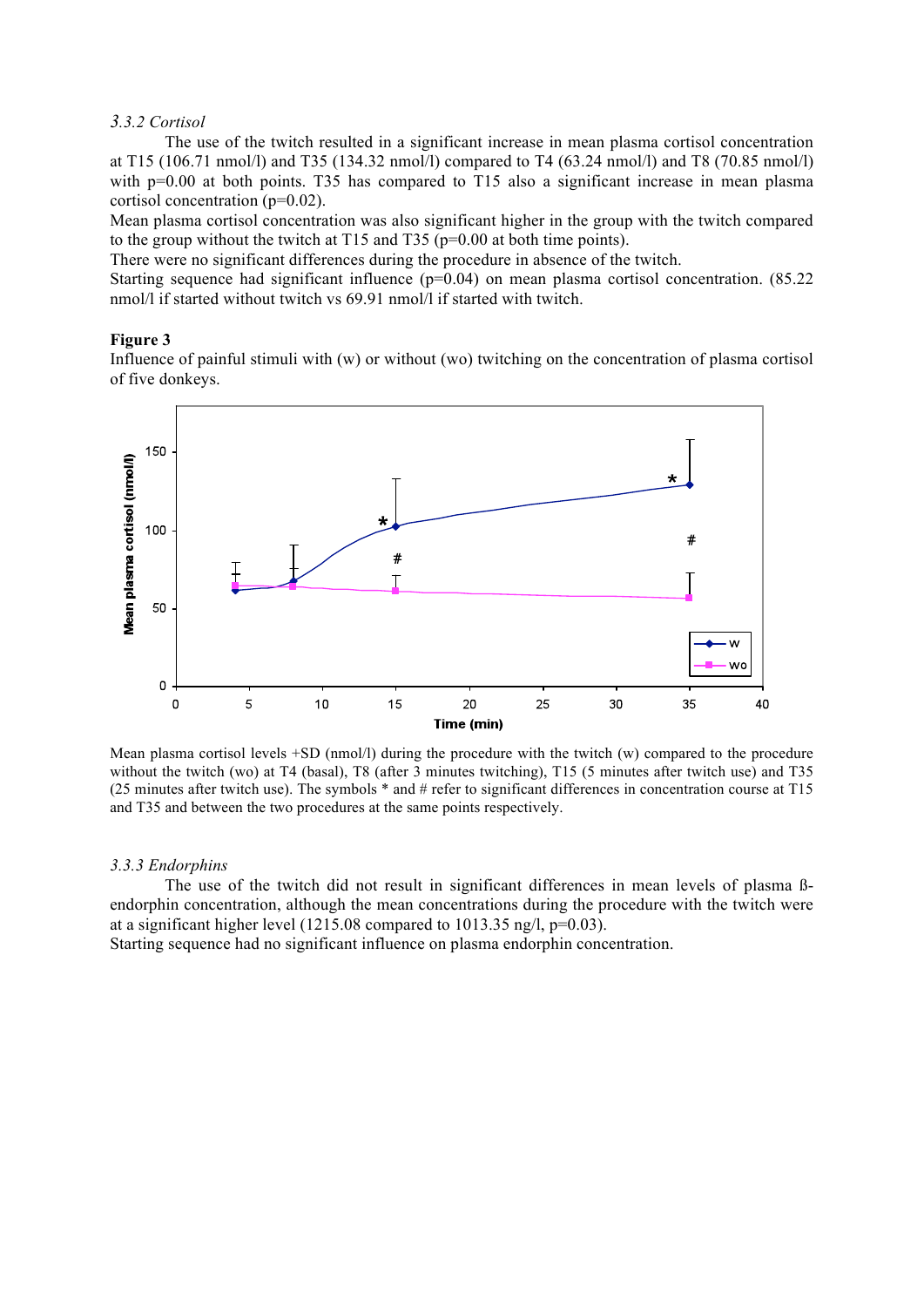#### **Figure 4**

Influence of painful stimuli with (w) or without (wo) twitching on the concentration of plasma endorphin of five donkeys



Mean plasma endorphin levels +SD (ng/l) during the procedure with the twitch (w) compared to the procedure without the twitch (wo) at T4 (basal), T8 (after 3 minutes twitching), T15 (5 minutes after twitch use) and T35 (25 minutes after twitch use).

## **4. Discussion**

The aim of current study was to assess the effectiveness of the twitch in donkeys by measuring behavioural, hormonal and cardiovasculair responses to pain stimuli in presence or absence of the twitch.

HR (heart rate) represents the net effect of the parasympathetic nerves that slow it down and the sympathetic nerves that accelerate it. Different stressors can induce a shift of the autonomic balance towards either the sympathetic or a parasympathetic dominance. *(Visser et al 2002)* 

HRV (heart rate variability) describes the variation between consecutive heartbeats of an ambulatory ECG and is a reliable quantitative marker of autonomic nervous activity. RMSSD, the root mean square of successive beat to beat differences, is an estimate of short-term components of HRV. HR increases under influence of sympathetic activity through which RMSSD decreases, meaning in stressful situations. *(Task Force of the European Society of Pacing and Electrophysiology, 1996)* Changes in the LF/HF ratio are an indicator of alterations in the sympathetic-vagal balance with LF reflecting the sympathetic tone and HF reflecting the parasympathetic tone. In stressful (mental or physical) situations the parasympathetic nerve activity will decrease in favour of higher sympathetic activity resulting in a LF/HF ratio increase. *(Bachmann et al 2003; Rietmann, Stauffacher et al 2004; Rietmann, Stuart et al 2004; Visser et al 2002)*

In the current study using a muzzle twitch in donkeys revealed significant elevation of the mean HR, increased LF/HF ratio and a decreased mean RMSSD which indicates a shift towards sympathetic dominance after applying the twitch associated with a stress response. HR values showed a significant raise the first minute after applying the twitch and a little fall after three minutes of twitching but HR did not return to basal level. This is in contrast with the 8% lower HR compared to basal HR found in horses after twitching indicating a parasympathetic effect of the twitch. In the same horses HR returned to basal level after application of painful stimuli in presence of the twitch. The donkey's heart rate did not return to basal level at all, although there was no significant difference at three minutes of twitching or at the end compared to the basal level. *(Lagerweij et al 1984)*

Also the behavioural response towards the twitch was different for the donkey compared to the horse. Donkeys showed no signs of the quieter and what sedated attitude with dropping eyelids as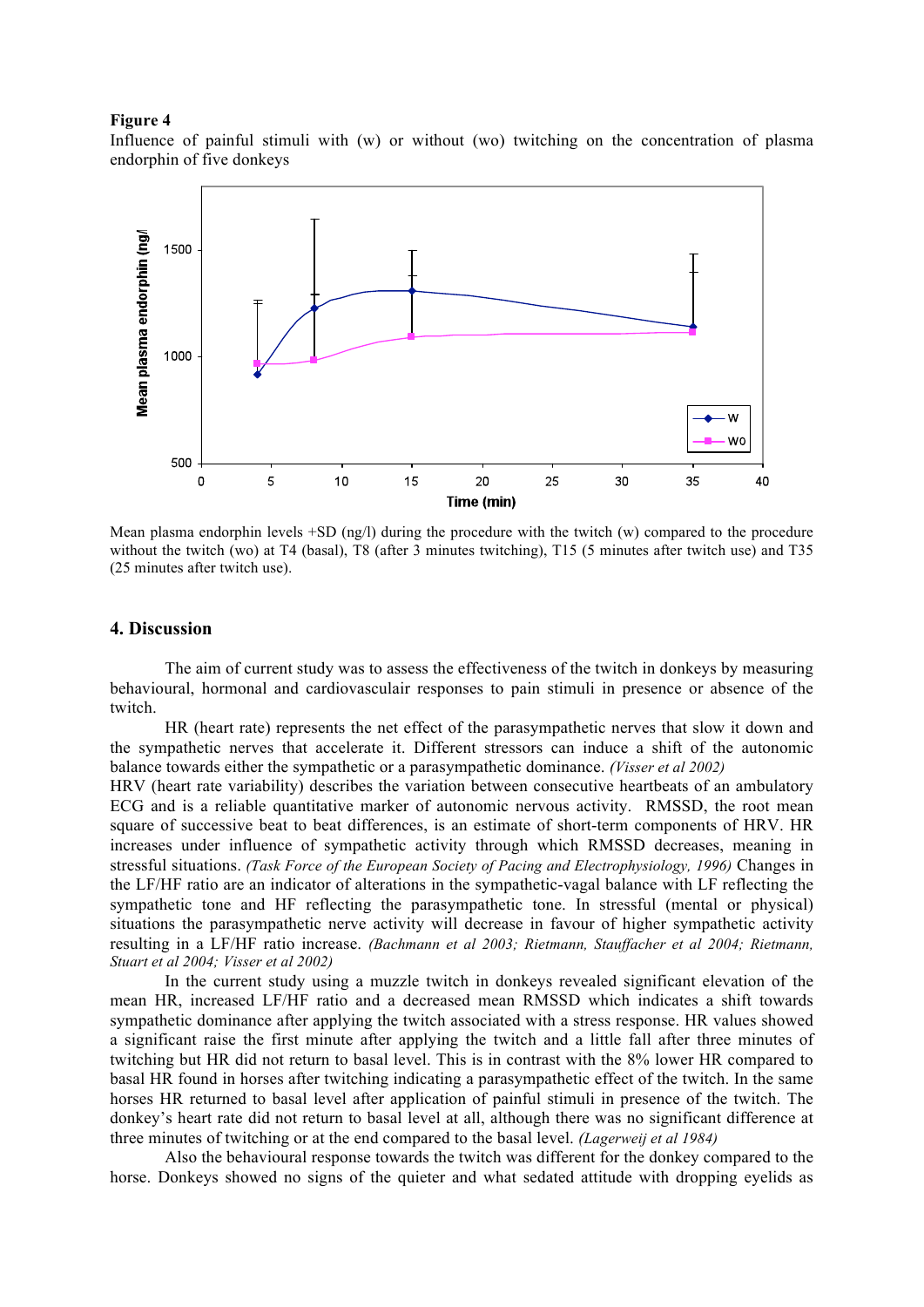described for horses in presence of the twitch *(Lagerweij et al 1984)* This fits to a relative more increased sympathetic dominance in the donkeys compared to an increased vagal dominance in the horse. In contrast, the response towards the painful stimuli was equal for the donkeys and the horses. In absence of the twitch the donkeys and the horses responded more to the painful stimuli. *(Lagerweij et al 1984)* In the current study the temperament score seemed to have no influence on pain behaviour seeing the outcome that donkeys with a high temperament score did not react different compared to donkeys with a lower temperament score. Lay et al (1992) found that mean hormone concentrations (cortisol and catecholamine) as well as heart rate responses in their frozen or hot-iron branded calves were not affected by the temperament score as well. Facing these results one could presume that prediction of an animal's response to stress or pain could not be made on the basis of temperamental characteristics.

The use of the twitch resulted in a significant increase in mean levels of plasma ACTH concentration after three minutes of twitching till five minutes after using the twitch. This shows resemblance with plasma ACTH levels reaching peaks at five minutes after exercise in the studies of Kurosawa et al (1998) and Schwarz and Kindermann (1990) although in their studies the mean plasma ACTH levels were in humans and horses respectively a 70 and 6 fold higher. *(Kurosawa et al 1998; Schwarz and Kindermann 1990)* In our study plasma levels were only 2 fold higher, but in contrast to the previous named studies it did not concern physical stress. Because blood samples were taken at three minutes twitching and five minutes after ending use of the twitch it could be that due to the relatively short halflife of ACTH of 3 minutes *(Schwarz and Kindermann 1990)* the peak level of plasma ACTH was missed. It was expected that peak levels were soon over after ending twitching because of the short halflife of ACTH.

In the present study mean levels of plasma cortisol started to increase significantly five minutes after using the twitch. Studies in horses and humans showed also a delayed raising of cortisol levels ten minutes after the plasma ACTH peak. *(Kurosawa et al 1998; Schwarz and Kindermann 1990)* The relative long halflife of cortisol (70-100 minutes) *(Harbach et al 2007)* could be the reason that the starting sequence showed a connection with the mean level of plasma cortisol. If cortisol concentration stays at a high level for at least 70 minutes due to twitching than there is a possibility that in the following procedure without the twitch, the basal plasma cortisol is still at a higher level. In two animals this was the case, but as we only had five animals to randomize for order we had uneven numbers (3 started with twitch, 2 started without) and it would be incorrect to draw any conclusions.

Although plasma ß-endorphin levels did not show significant differences between time points or groups after application of the twitch in the donkeys, it seems that plasma endorphin increases after application of the twitch indicated by the significantly increased total mean plasma ß-endorphin concentration in the test group with twitch compared to the control group without twitch.

This correlates with studies in horses in which application of a twitch significantly increased levels of plasma ß-endorphin. *(Lagerweij et al 1984; McCarthy et al 1993)*

The basal ß-endorphin concentration in the testgroup with twitch is estimated on the basis of four animals because of an extraordinary basal plasma endorphin level in one of the donkeys. This result was considered as an outlier, because considering the endorphin halflife of 20 minutes *(Schwarz and Kindermann 1990)* this result was left out as three minutes after the basal sample the plasma endorphin concentration was a 9 fold decreased in this animal. Since plasma ß-endorphin concentrations can be used to monitor stress and pain in horses *(Fazio and Ferlazzo 2003; Harbach et al 2007; Lebelt et al 1998; McCarthy et al 1993)* the slightly elevated plasma concentrations of endorphins in the present study could be caused by stress in stead of the more common explanation of the analgesic mechanism of classical acupuncture. *(Lagerweij et al 1984; Ree van 1984)* This hypothesis is strengthened by the fact that there were no sedated signs as result of twitching.

The presence study allows a number of conclusions. Twitching donkeys led to an increase of HR and LF/HF ratio, a decreasing RMSSD, no sedated attitude, and elevated plasma ACTH and cortisol concentrations all of which point to an increased stress response. However, twitching clearly lowered the reaction of the donkeys to painful stimuli and it is therefore advisable to use a twitch for restraining donkeys when to perform mildly painful and/or brief procedures possibly in combination with painkillers. A possible explanation for the lowered pain reaction in combination with an elevated stress level could be the donkeys nature. Donkeys tend to have different responses to fear inducing stimuli compared to horses (they tend to freeze more readily in stead of flee) and thereby they tend to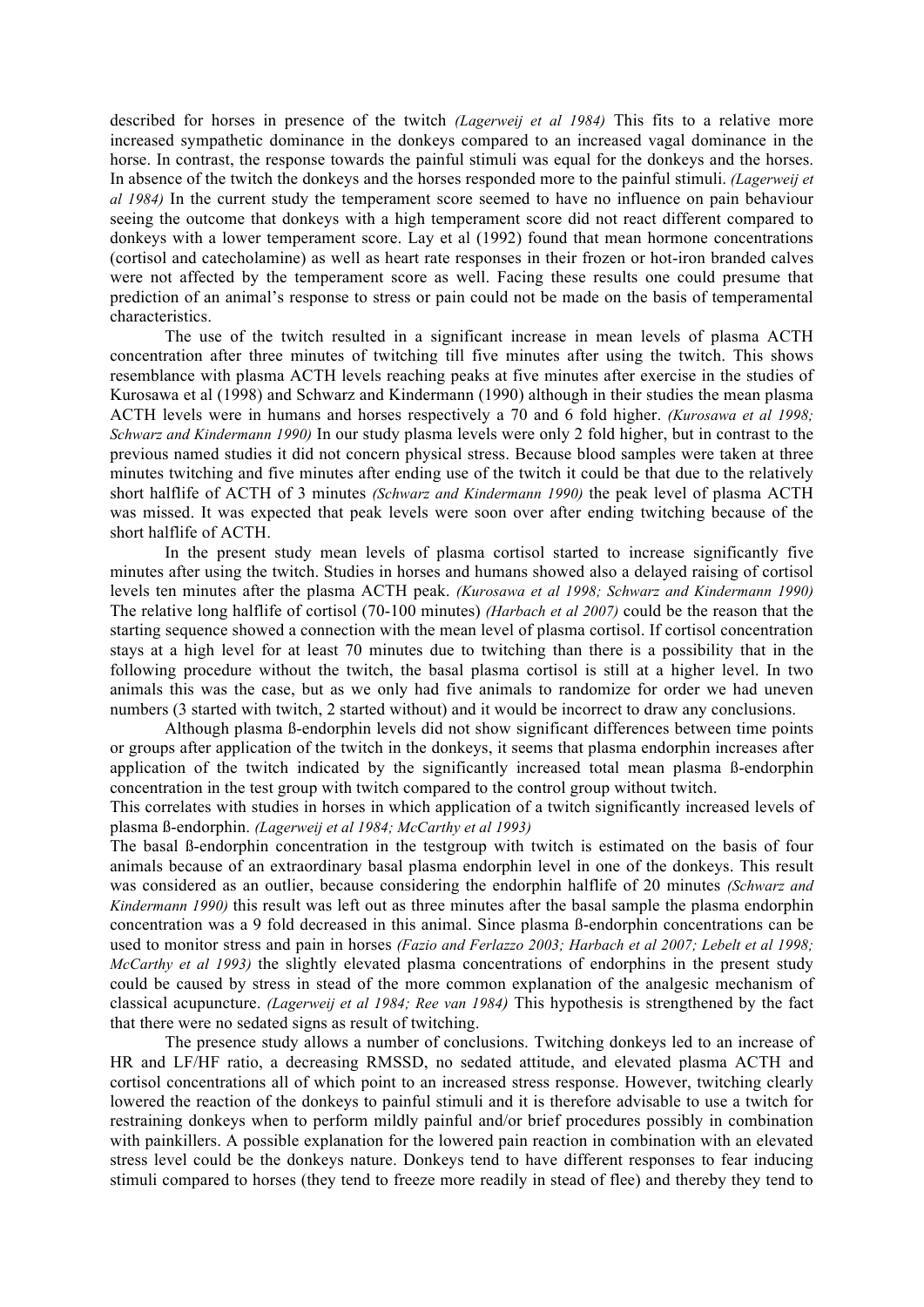have a better tolerance for pain than most horses do. *(Matthews et al 1997; McGreevy 2004; Taylor and Matthews 1998)*

For better and more precise results in effectiveness of the twitch in donkeys it is advisable to use larger animal groups and to spread out the time interval of application painful stimuli in presence of a twitch. When using bigger intervals statistical analyses could be made of the HRV parameters RMSSD and LF/HF ratio to determine more precise the reaction to the twitch and the pain stimuli separately, which could give more information about pain tolerance. It could not be said that the donkeys stress reaction is remarkable as there are no data published of stress responses to twitches of horses. Caution should be taken though when comparing (stress) hormone values from horses to values from donkeys. Baseline values of hormone concentrations for donkeys are not known and variables as sex, (medical) history and age could be of influence.

# **Acknowledgements**

Special thanks go to "de Ezelsociëteit" in Zeist who contributes with their donkeys to this study. The authors also wish to thank Euregio Labor, Mönchengladbach for analysing hormone concentrations, Machteld van Dierendonck for advising in behaviour analysis and Chris van de Lest for the statistical analysis.

# **References**

- 1. Bachmann, I., Bernasconi, P., Herrmann, R., Weishaupt, M.A., Stauffacher, M., 2003. Behavioural and physiological responses to an acute stressor in crib-biting and control horses. *Applied animal behaviour science,* **82**: 297-311
- 2. Fazio, E. and Ferlazzo, A., 2003. Evaluation of stress during transport. *Veterinary Research Communications, supplement, 27*: 519-524
- 3. Harbach, H., Moll, B., Boedeker, R.H., Vigelius-Rauch, U., Otto, H., Muehling, J., Hempelmann, G., Markart, P., 2007. Minimal immunoreactive plasma β-endorphin and decrease of cortisol at standard analgesia or different acupuncture techniques. *European journal of anaesthesiology,* **24**: 370-376
- 4. Kurosawa, M., Nagata, S., Takeda, F., Mima, K., Hiraga, A., Kai, M., Taya, K., 1998. Plasma catecholamine, adrenocorticotropin and cortisol responses to exhaustive incremental treadmill exercise of the thoroughbred horse. *Journal of equine science,* **9**: 9-18
- 5. Lagerweij, E., Nelis, P.C., Wiegant V.M., van Ree J.M., 1984. The twitch in horses: a variant of acupuncture. *Science,* **225**: 1172-1174
- 6. Lay Jr., D.C., Friend, T.H., Randel, R.D., Bowers, C.L., Grissom, K.K., Jenkins, O.C., 1992. Behavioural and physiological effects of freeze or hot-iron branding on crossbred cattle. *Journal of animal science,* **70**: 330-336
- 7. Lebelt, D., Zanella, A.J., Unshelm J., 1998. Physiological correlates associated with cribbing behaviour in horses: changes in thermal threshold, heart rate, plasma ß-endorphin and serotonin. *Equine veterinary journal, supplement,***27**: 21-27
- 8. Matthews, N.S., Taylor, T.S., Hartsfield, S.M., 1997. Anaesthesia of donkeys and mules. *Equine veterinary education,* **9**: 198-202